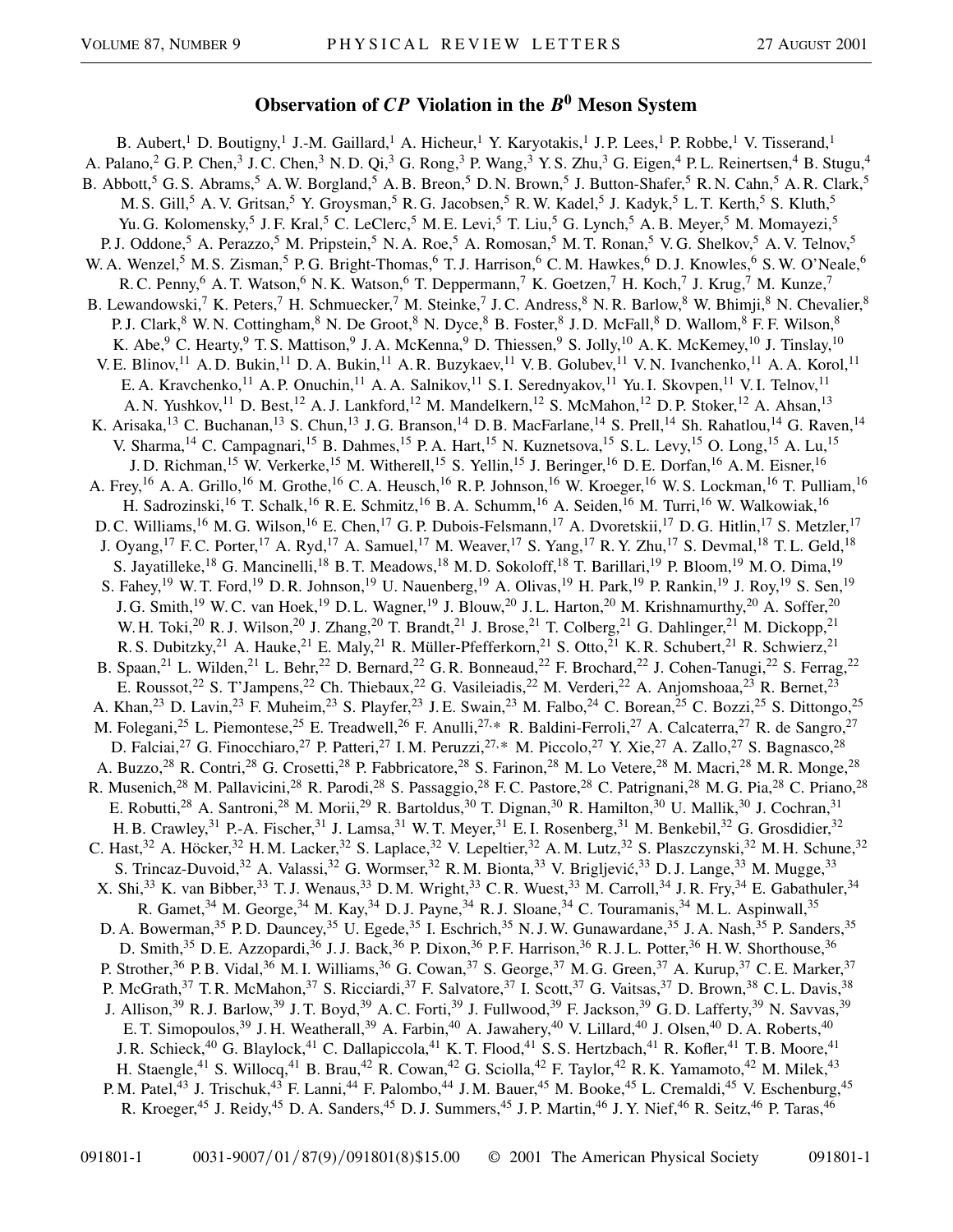V. Zacek,<sup>46</sup> H. Nicholson,<sup>47</sup> C. S. Sutton,<sup>47</sup> C. Cartaro,<sup>48</sup> N. Cavallo,<sup>48,†</sup> G. De Nardo,<sup>48</sup> F. Fabozzi,<sup>48</sup> C. Gatto,<sup>48</sup> L. Lista,<sup>48</sup> P. Paolucci,<sup>48</sup> D. Piccolo,<sup>48</sup> C. Sciacca,<sup>48</sup> J.M. LoSecco,<sup>49</sup> J.R.G. Alsmiller,<sup>50</sup> T.A. Gabriel,<sup>50</sup> T. Handler,<sup>50</sup> J. Brau,<sup>51</sup> R. Frey,<sup>51</sup> M. Iwasaki,<sup>51</sup> N. B. Sinev,<sup>51</sup> D. Strom,<sup>51</sup> F. Colecchia,<sup>52</sup> F. Dal Corso,<sup>52</sup> A. Dorigo,<sup>52</sup> F. Galeazzi,<sup>52</sup> M. Margoni,<sup>52</sup> G. Michelon,<sup>52</sup> M. Morandin,<sup>52</sup> M. Posocco,<sup>52</sup> M. Rotondo,<sup>52</sup> F. Simonetto,<sup>52</sup> R. Stroili,<sup>52</sup> E. Torassa,<sup>52</sup> C. Voci,<sup>52</sup> M. Benayoun,<sup>53</sup> H. Briand,<sup>53</sup> J. Chauveau,<sup>53</sup> P. David,<sup>53</sup> Ch. de la Vaissière,<sup>53</sup> L. Del Buono,<sup>53</sup> O. Hamon,<sup>53</sup> F. Le Diberder,<sup>53</sup> Ph. Leruste,<sup>53</sup> J. Lory,<sup>53</sup> L. Roos,<sup>53</sup> J. Stark,<sup>53</sup> S. Versillé,<sup>53</sup> P. F. Manfredi,<sup>54</sup> V. Re,<sup>54</sup> V. Speziali,<sup>54</sup> E. D. Frank,<sup>55</sup> L. Gladney,<sup>55</sup> Q. H. Guo,<sup>55</sup> J. H. Panetta,<sup>55</sup> C. Angelini,<sup>56</sup> G. Batignani,<sup>56</sup> S. Bettarini,<sup>56</sup> M. Bondioli,<sup>56</sup> M. Carpinelli,<sup>56</sup> F. Forti,<sup>56</sup> M. A. Giorgi,<sup>56</sup> A. Lusiani,<sup>56</sup> F. Martinez-Vidal,<sup>56</sup> M. Morganti,<sup>56</sup> N. Neri,<sup>56</sup> E. Paoloni,<sup>56</sup> M. Rama,<sup>56</sup> G. Rizzo,<sup>56</sup> F. Sandrelli,<sup>56</sup> G. Simi,<sup>56</sup> G. Triggiani,<sup>56</sup> J. Walsh,<sup>56</sup> M. Haire,<sup>57</sup> D. Judd,<sup>57</sup> K. Paick,<sup>57</sup> L. Turnbull,<sup>57</sup> D. E. Wagoner,<sup>57</sup> J. Albert,<sup>58</sup> C. Bula,<sup>58</sup> P. Elmer,<sup>58</sup> C. Lu,<sup>58</sup> K. T. McDonald,<sup>58</sup> V. Miftakov,<sup>58</sup> S. F. Schaffner,<sup>58</sup> A. J. S. Smith,<sup>58</sup> A. Tumanov,<sup>58</sup> E. W. Varnes,<sup>58</sup> G. Cavoto,<sup>59</sup> D. del Re,<sup>59</sup> R. Faccini,<sup>14,59</sup> F. Ferrarotto,<sup>59</sup> F. Ferroni,<sup>59</sup> K. Fratini,<sup>59</sup> E. Lamanna,<sup>59</sup> E. Leonardi,<sup>59</sup> M. A. Mazzoni,<sup>59</sup> S. Morganti,<sup>59</sup> G. Piredda,<sup>59</sup> F. Safai Tehrani,<sup>59</sup> M. Serra,<sup>59</sup> C. Voena,<sup>59</sup> S. Christ,<sup>60</sup> R. Waldi,<sup>60</sup> T. Adye,<sup>61</sup> B. Franek,<sup>61</sup> N. I. Geddes,<sup>61</sup> G. P. Gopal,<sup>61</sup> S. M. Xella,<sup>61</sup> R. Aleksan,<sup>62</sup> G. De Domenico,<sup>62</sup> S. Emery,<sup>62</sup> A. Gaidot,<sup>62</sup> S. F. Ganzhur,<sup>62</sup> P.-F. Giraud,<sup>62</sup> G. Hamel de Monchenault,<sup>62</sup> W. Kozanecki,<sup>62</sup> M. Langer,<sup>62</sup> G. W. London,<sup>62</sup> B. Mayer,<sup>62</sup> B. Serfass,<sup>62</sup> G. Vasseur,<sup>62</sup> Ch. Yèche,<sup>62</sup> M. Zito,<sup>62</sup> N. Copty,<sup>63</sup> M. V. Purohit,<sup>63</sup> H. Singh,<sup>63</sup> F. X. Yumiceva,<sup>63</sup> I. Adam,<sup>64</sup> P. L. Anthony,<sup>64</sup> D. Aston,<sup>64</sup> K. Baird,<sup>64</sup> J. P. Berger,<sup>64</sup> E. Bloom,<sup>64</sup> A. M. Boyarski,<sup>64</sup> F. Bulos,<sup>64</sup> G. Calderini,<sup>64</sup> R. Claus,<sup>64</sup> M. R. Convery, <sup>64</sup> D. P. Coupal, <sup>64</sup> D. H. Coward, <sup>64</sup> J. Dorfan, <sup>64</sup> M. Doser, <sup>64</sup> W. Dunwoodie, <sup>64</sup> R. C. Field, <sup>64</sup> T. Glanzman,<sup>64</sup> G. L. Godfrey,<sup>64</sup> S. J. Gowdy,<sup>64</sup> P. Grosso,<sup>64</sup> T. Himel,<sup>64</sup> T. Hryn'ova,<sup>64</sup> M. E. Huffer,<sup>64</sup> W. R. Innes, <sup>64</sup> C. P. Jessop, <sup>64</sup> M. H. Kelsey, <sup>64</sup> P. Kim, <sup>64</sup> M. L. Kocian, <sup>64</sup> U. Langenegger, <sup>64</sup> D. W. G. S. Leith, <sup>64</sup> S. Luitz, <sup>64</sup> V. Luth, <sup>64</sup> H. L. Lynch, <sup>64</sup> H. Marsiske, <sup>64</sup> S. Menke, <sup>64</sup> R. Messner, <sup>64</sup> K. C. Moffeit, <sup>64</sup> R. Mount, <sup>64</sup> D. R. Muller, <sup>64</sup> C. P. O'Grady, <sup>64</sup> M. Perl, <sup>64</sup> S. Petrak, <sup>64</sup> H. Quinn, <sup>64</sup> B. N. Ratcliff, <sup>64</sup> S. H. Robertson, <sup>64</sup> L. S. Rochester,<sup>64</sup> A. Roodman,<sup>64</sup> T. Schietinger,<sup>64</sup> R. H. Schindler,<sup>64</sup> J. Schwiening,<sup>64</sup> J. T. Seeman,<sup>64</sup> V. V. Serbo,<sup>64</sup> A. Snyder,<sup>64</sup> A. Soha,<sup>64</sup> S.M. Spanier,<sup>64</sup> J. Stelzer,<sup>64</sup> D. Su,<sup>64</sup> M.K. Sullivan,<sup>64</sup> H.A. Tanaka,<sup>64</sup> J. Va'vra,<sup>64</sup> S. R. Wagner, <sup>64</sup> A. J. R. Weinstein, <sup>64</sup> U. Wienands, <sup>64</sup> W. J. Wisniewski, <sup>64</sup> D. H. Wright, <sup>64</sup> C. C. Young, <sup>64</sup> P. R. Burchat, <sup>65</sup> C. H. Cheng,<sup>65</sup> D. Kirkby,<sup>65</sup> T. I. Meyer,<sup>65</sup> C. Roat,<sup>65</sup> R. Henderson,<sup>66</sup> W. Bugg,<sup>67</sup> H. Cohn,<sup>67</sup> A. W. Weidemann,<sup>67</sup> J. M. Izen,<sup>68</sup> I. Kitayama,<sup>68</sup> X. C. Lou,<sup>68</sup> M. Turcotte,<sup>68</sup> F. Bianchi,<sup>69</sup> M. Bona,<sup>69</sup> B. Di Girolamo,<sup>69</sup> D. Gamba,<sup>69</sup> A. Smol,<sup>69</sup> D. Zanin,<sup>69</sup> L. Bosisio,<sup>70</sup> G. Della Ricca,<sup>70</sup> L. Lanceri,<sup>70</sup> A. Pompili,<sup>70</sup> P. Poropat,<sup>70</sup> G. Vuagnin,<sup>70</sup> R. S. Panvini,<sup>71</sup> C. M. Brown,<sup>72</sup> A. De Silva,<sup>72</sup> R. Kowalewski,<sup>72</sup> J. M. Roney,<sup>72</sup> H. R. Band,<sup>73</sup> E. Charles,<sup>73</sup> S. Dasu,<sup>73</sup> F. Di Lodovico,<sup>73</sup> A.M. Eichenbaum,<sup>73</sup> H. Hu,<sup>73</sup> J.R. Johnson,<sup>73</sup> R. Liu,<sup>73</sup> J. Nielsen,<sup>73</sup> Y. Pan,<sup>73</sup> R. Prepost,<sup>73</sup> I. J. Scott,<sup>73</sup> S. J. Sekula,<sup>73</sup> J. H. von Wimmersperg-Toeller,<sup>73</sup> S. L. Wu,<sup>73</sup> Z. Yu,<sup>73</sup> H. Zobernig,<sup>73</sup>

T. M. B. Kordich, $^{74}$  and H. Neal $^{74}$ 

(*BABAR* Collaboration)

<sup>1</sup>*Laboratoire de Physique des Particules, F-74941 Annecy-le-Vieux, France*

<sup>2</sup>*Università di Bari, Dipartimento di Fisica and INFN, I-70126 Bari, Italy*

<sup>3</sup>*Institute of High Energy Physics, Beijing 100039, China*

<sup>4</sup>*University of Bergen, Institute of Physics, N-5007 Bergen, Norway*

<sup>5</sup>*Lawrence Berkeley National Laboratory and University of California, Berkeley, California 94720*

<sup>6</sup>*University of Birmingham, Birmingham B15 2TT, United Kingdom*

<sup>7</sup>*Ruhr Universität Bochum, Institut für Experimentalphysik 1, D-44780 Bochum, Germany*

<sup>8</sup>*University of Bristol, Bristol BS8 1TL, United Kingdom*

<sup>9</sup>*University of British Columbia, Vancouver, British Columbia, Canada V6T 1Z1*

<sup>10</sup>*Brunel University, Uxbridge, Middlesex UB8 3PH, United Kingdom*

<sup>11</sup>*Budker Institute of Nuclear Physics, Novosibirsk 630090, Russia*

<sup>12</sup>*University of California at Irvine, Irvine, California 92697*

<sup>13</sup>*University of California at Los Angeles, Los Angeles, California 90024*

<sup>14</sup>*University of California at San Diego, La Jolla, California 92093*

<sup>15</sup>*University of California at Santa Barbara, Santa Barbara, California 93106*

<sup>16</sup>*University of California at Santa Cruz, Institute for Particle Physics, Santa Cruz, California 95064*

<sup>17</sup>*California Institute of Technology, Pasadena, California 91125*

<sup>18</sup>*University of Cincinnati, Cincinnati, Ohio 45221*

<sup>19</sup>*University of Colorado, Boulder, Colorado 80309*

<sup>20</sup>*Colorado State University, Fort Collins, Colorado 80523*

<sup>21</sup>*Technische Universität Dresden, Institut für Kern- und Teilchenphysik, D-01062 Dresden, Germany*

<sup>22</sup>*Ecole Polytechnique, F-91128 Palaiseau, France*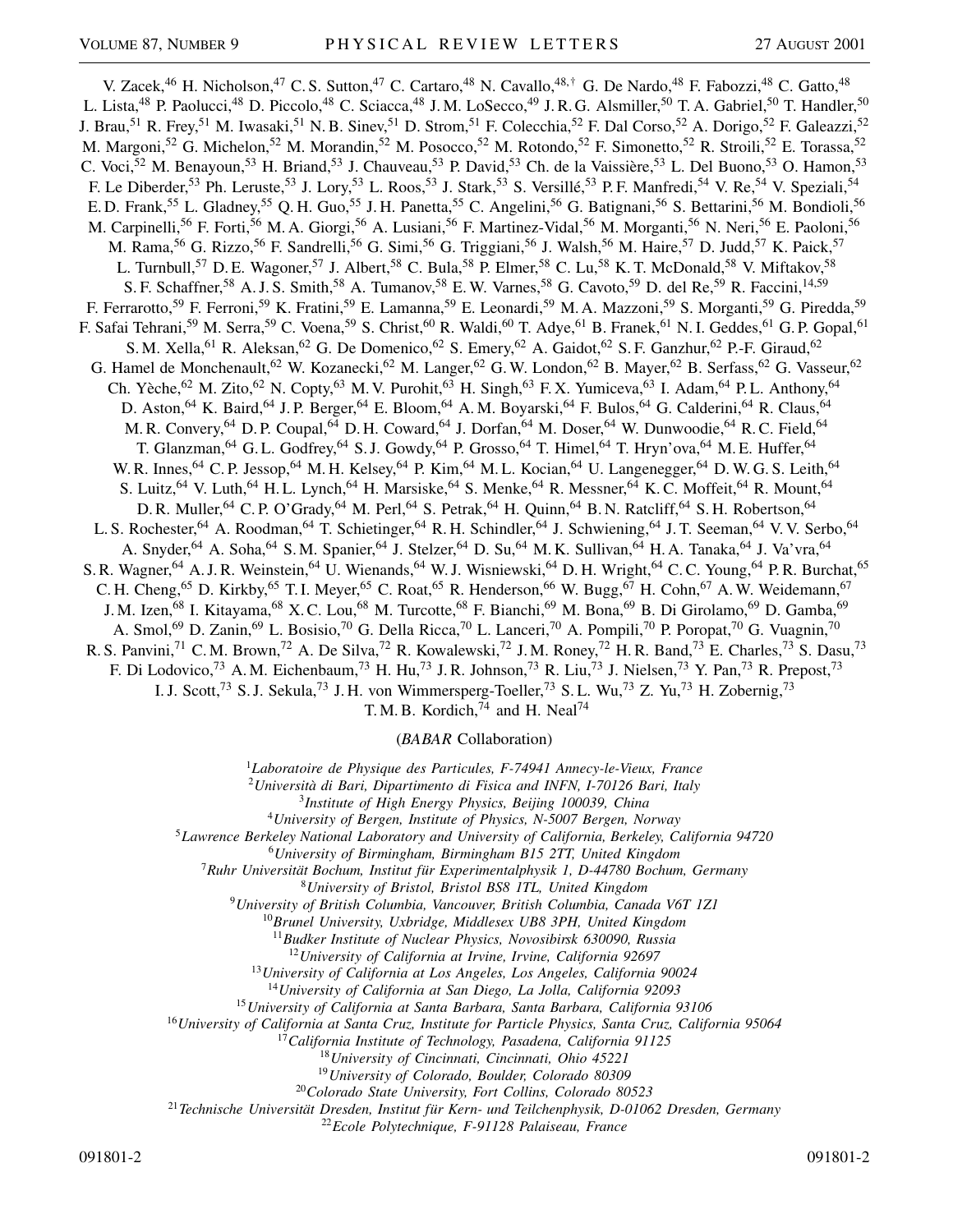*University of Edinburgh, Edinburgh EH9 3JZ, United Kingdom*

*Elon University, Elon, North Carolina 27244-2010*

*Università di Ferrara, Dipartimento di Fisica and INFN, I-44100 Ferrara, Italy*

*Florida A&M University, Tallahassee, Florida 32307*

*Laboratori Nazionali di Frascati dell'INFN, I-00044 Frascati, Italy*

*Università di Genova, Dipartimento di Fisica and INFN, I-16146 Genova, Italy*

*Harvard University, Cambridge, Massachusetts 02138*

*University of Iowa, Iowa City, Iowa 52242*

*Iowa State University, Ames, Iowa 50011-3160*

*Laboratoire de l'Accélérateur Linéaire, F-91898 Orsay, France*

*Lawrence Livermore National Laboratory, Livermore, California 94550*

*University of Liverpool, Liverpool L69 3BX, United Kingdom*

*University of London, Imperial College, London SW7 2BW, United Kingdom*

*Queen Mary, University of London, London E1 4NS, United Kingdom*

*University of London, Royal Holloway and Bedford New College, Egham, Surrey TW20 0EX, United Kingdom*

*University of Louisville, Louisville, Kentucky 40292*

*University of Manchester, Manchester M13 9PL, United Kingdom*

*University of Maryland, College Park, Maryland 20742*

*University of Massachusetts, Amherst, Massachusetts 01003*

*Massachusetts Institute of Technology, Laboratory for Nuclear Science, Cambridge, Massachusetts 02139*

*McGill University, Montréal, Québec, Canada H3A 2T8*

*Università di Milano, Dipartimento di Fisica and INFN, I-20133 Milano, Italy*

*University of Mississippi, University, Mississippi 38677*

*Université de Montréal, Laboratoire René J. A. Lévesque, Montréal, Québec, Canada H3C 3J7*

*Mount Holyoke College, South Hadley, Massachusetts 01075*

*Università di Napoli Federico II, Dipartimento di Scienze Fisiche and INFN, I-80126 Napoli, Italy*

*University of Notre Dame, Notre Dame, Indiana 46556*

*Oak Ridge National Laboratory, Oak Ridge, Tennessee 37831*

*University of Oregon, Eugene, Oregon 97403*

*Università di Padova, Dipartimento di Fisica and INFN, I-35131 Padova, Italy*

*Universités Paris VI et VII, Laboratoire de Physique Nucléaire H.E., F-75252 Paris, France*

*Università di Pavia, Dipartimento di Elettronica and INFN, I-27100 Pavia, Italy*

*University of Pennsylvania, Philadelphia, Pennsylvania 19104*

*Università di Pisa, Scuola Normale Superiore and INFN, I-56010 Pisa, Italy*

*Prairie View A&M University, Prairie View, Texas 77446*

*Princeton University, Princeton, New Jersey 08544*

*Università di Roma La Sapienza, Dipartimento di Fisica and INFN, I-00185 Roma, Italy*

*Universität Rostock, D-18051 Rostock, Germany*

*Rutherford Appleton Laboratory, Chilton, Didcot, Oxon OX11 0QX, United Kingdom*

*DAPNIA, Commissariat à l'Energie Atomique/Saclay, F-91191 Gif-sur-Yvette, France*

*University of South Carolina, Columbia, South Carolina 29208*

*Stanford Linear Accelerator Center, Stanford, California 94309*

*Stanford University, Stanford, California 94305-4060*

*TRIUMF, Vancouver, British Columbia, Canada V6T 2A3*

*University of Tennessee, Knoxville, Tennessee 37996*

*University of Texas at Dallas, Richardson, Texas 75083*

*Università di Torino, Dipartimento di Fisica Sperimentale and INFN, I-10125 Torino, Italy*

*Università di Trieste, Dipartimento di Fisica and INFN, I-34127 Trieste, Italy*

*Vanderbilt University, Nashville, Tennessee 37235*

*University of Victoria, Victoria, British Columbia, Canada V8W 3P6*

*University of Wisconsin, Madison, Wisconsin 53706*

*Yale University, New Haven, Connecticut 06511*

(Received 5 July 2001; published 14 August 2001)

We present an updated measurement of time-dependent *CP*-violating asymmetries in neutral *B* decays with the *BABAR* detector at the PEP-II asymmetric *B* Factory at SLAC. This result uses an additional sample of  $Y(4S)$  decays collected in 2001, bringing the data available to  $32 \times 10^6$  *BB* pairs. We select events in which one neutral *B* meson is fully reconstructed in a final state containing charmonium and the flavor of the other neutral *B* meson is determined from its decay products. The amplitude of the  $CP$ -violating asymmetry, which in the standard model is proportional to  $\sin 2\beta$ , is derived from the decay time distributions in such events. The result  $\sin 2\beta = 0.59 \pm 0.14$  (stat)  $\pm 0.05$  (syst) establishes *CP*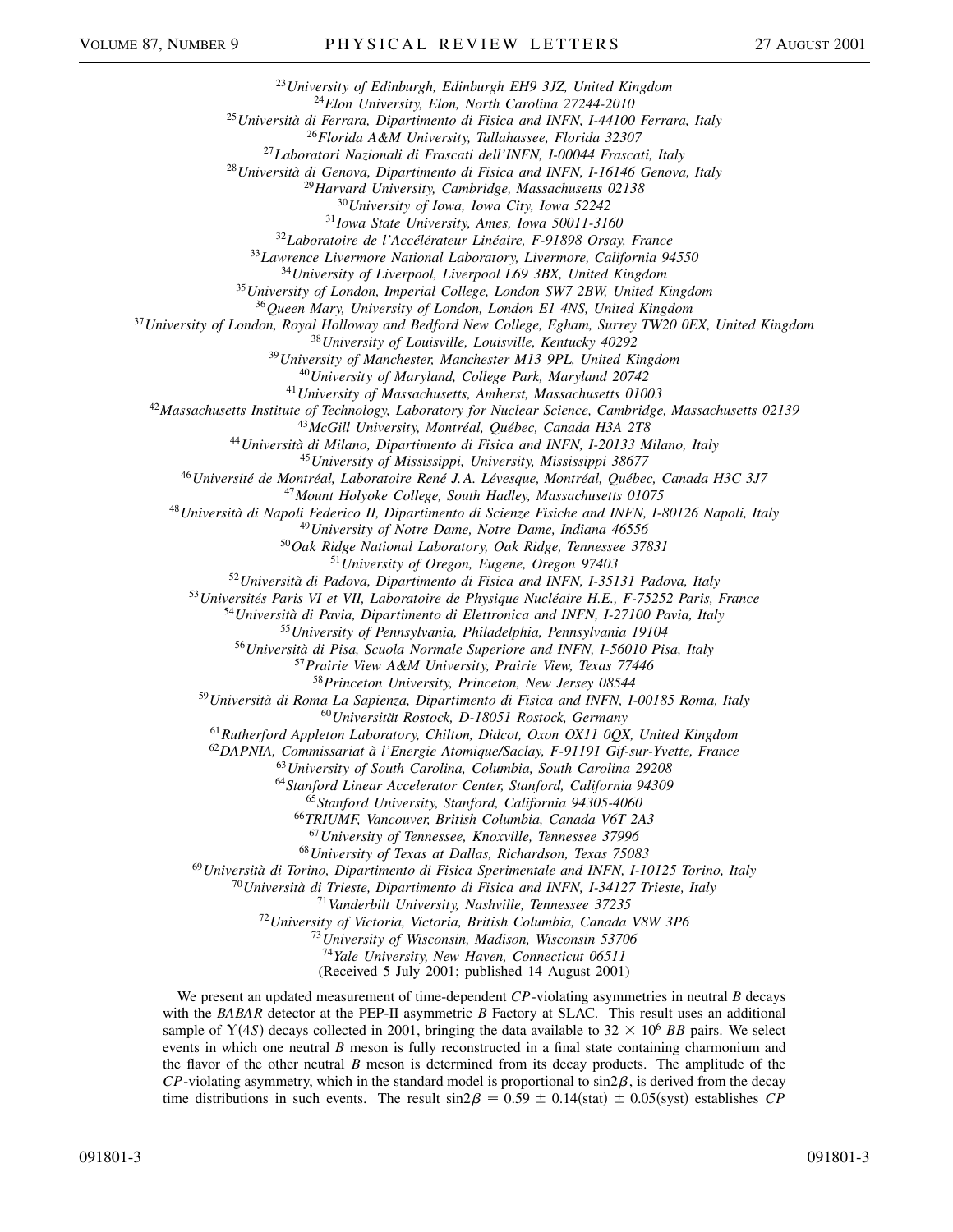violation in the  $B^0$  meson system. We also determine  $|\lambda| = 0.93 \pm 0.09$ (stat)  $\pm 0.03$ (syst), consistent with no direct *CP* violation.

*CP* violation has been a central concern of particle physics since its discovery in 1964 in the decays of  $K<sub>L</sub><sup>0</sup>$ mesons [1]. To date, this phenomenon has not been observed in any other system. An elegant explanation of this effect was proposed by Kobayashi and Maskawa, as a *CP*-violating phase in the three-generation Cabibbo-Kobayashi-Maskawa (CKM) quark-mixing matrix [2]. In this picture, measurements of *CP*-violating asymmetries in the time distributions of  $B^0$  decays to charmonium final states provide a direct test of the standard model of electroweak interactions, free from strong interaction corrections [3].

Measurements of the *CP*-violating asymmetry parameter  $\sin 2\beta$  have recently been reported by the *BABAR* [4] and Belle [5] Collaborations, from data taken in 1999–2000 at the PEP-II and KEKB asymmetric-energy  $e^+e^-$  colliders, respectively, with better precision than previous experiments [6]. In this Letter we report a new measurement of sin2 $\beta$ , enhanced by  $9 \times 10^6$  *BB* pairs collected in 2001, additional decay modes, and improvements in data reconstruction and analysis. The *BABAR* detector and the experimental method are described in Refs. [4,7], so the discussion here is limited to items and issues pertinent to the current analysis.

$$
f_{\pm}(\Delta t) = \frac{e^{-|\Delta t|/\tau_{B^0}}}{2\tau_{B^0}(1+|\lambda|^2)} \times \left[\frac{1+|\lambda|^2}{2} \pm \text{Im}\lambda\right]
$$

where  $\Delta t = t_{CP} - t_{\text{tag}}$  is the time between the two *B* decays,  $\tau_{B^0}$  is the *B*<sup>0</sup> lifetime, and  $\Delta m_{B^0}$  is the mass difference determined from  $B^0\overline{B}^0$  mixing [9]. The first oscillatory term in Eq. (1) is due to interference between direct decay and decay after mixing, and the second term is due to direct *CP* violation. A difference between the  $B^0$  and  $\overline{B}^0$   $\Delta t$  distributions or a  $\Delta t$  asymmetry for either flavor tag is evidence for *CP* violation.

In the standard model  $\lambda = \eta_f e^{-2i\beta}$  for charmoniumcontaining  $b \rightarrow c\overline{c}s$  decays,  $\eta_f$  is the *CP* eigenvalue of the state *f* and  $\beta = \arg[-V_{cd}V_{cb}^*/V_{td}V_{tb}^*]$  is an angle of the unitarity triangle of the three-generation CKM matrix [2]. Thus, the time-dependent *CP*-violating asymmetry is

$$
A_{CP}(\Delta t) \equiv \frac{f_{+}(\Delta t) - f_{-}(\Delta t)}{f_{+}(\Delta t) + f_{-}(\Delta t)}
$$
  
=  $-\eta_{f} \sin 2\beta \sin(\Delta m_{B} \Delta t)$ , (2)

where  $\eta_f = -1$  for  $J/\psi K_S^0$ ,  $\psi(2S)K_S^0$ , and  $\chi_{c1}K_S^0$  and +1 for  $J/\psi K_L^0$ . Because of the presence of even (*L* = 0, 2) and odd  $(L = 1)$  orbital angular momenta in the  $J/\psi K^{*0}$  ( $K^{*0} \rightarrow K_S^0 \pi^0$ ) system, there are *CP*-even and *CP*-odd contributions to the decay rate. When the angular information in the decay is ignored, the measured *CP* asymmetry in  $J/\psi K^{*0}$  is reduced by a dilution factor

## DOI: 10.1103/PhysRevLett.87.091801 PACS numbers: 13.25.Hw, 11.30.Er, 12.15.Hh

The complete data set  $(32 \times 10^6$  *BB* pairs) has been used to fully reconstruct a sample  $B_{CP}$  of neutral  $B$  mesons decaying to the  $J/\psi K_S^0$ ,  $\psi(2S)K_S^0$ ,  $J/\psi K_L^0$ ,  $\chi_{c1}K_S^0$ , and  $J/\psi K^{*0}$  ( $K^{*0} \to K_S^0 \pi^0$ ) final states. The last two modes have been added since Ref. [4]. There are several other significant changes in the analysis. Improvements in track and  $K_S^0$  reconstruction efficiency in 2001 data produce an approximately 30% increase in the yields for a given luminosity. Better alignment of the tracking systems in 2001 data and improvements in the tagging vertex reconstruction algorithm increase the sensitivity of the measurement by an additional 10%. Optimization of the  $J/\psi K_L^0$  selection increases the purity of this sample. The final  $B_{CP}$ sample contains about 640 signal events and, with all the improvements, the statistical power of the analysis is almost doubled with respect to that of Ref. [4].

We examine each of the events in the  $B_{CP}$  sample for evidence that the other neutral *B* meson decayed as a  $B^0$  or a  $\overline{B}^0$  (flavor tag). The decay-time distributions for events with a  $B^0$  or a  $\overline{B}^0$  tag can be expressed in terms of a complex parameter  $\lambda$  that depends on both  $B^0\overline{B}^0$  mixing and on the amplitudes describing  $\overline{B}^0$  and  $B^0$  decay to a common final state  $f$  [8]. The distribution  $f_{\uparrow}(f_{-})$  of the decay rate when the tagging meson is a  $B^0(\overline{B}^0)$  is given by  $\pm \text{Im} \lambda \sin(\Delta m_{B^0} \Delta t) = \frac{1 - |\lambda|^2}{2}$  $\frac{1}{2} \cos(\Delta m_{B^0} \Delta t)$ ∵<br>ד , (1)

 $D_{\perp} = 1 - 2R_{\perp}$ , where  $R_{\perp}$  is the fraction of the  $L = 1$ component. We have measured  $R_{\perp} = (16 \pm 3.5)\%$  [10] which, after acceptance corrections, leads to an effective  $\eta_f = 0.65 \pm 0.07$  for the *J*/ $\psi K^{*0}$  mode.

The hadronic event selection, lepton and charged kaon identification, and  $J/\psi$  and  $\psi(2S)$  reconstruction relevant to this analysis have been described in Ref. [4], as have the selection criteria for the channels  $J/\psi K_S^0$  ( $K_S^0 \rightarrow$  $\pi^+\pi^-, \pi^0\pi^0$ ,  $\psi(2S)K_S^0$  ( $K_S^0 \to \pi^+\pi^-$ ), and  $J/\psi K_L^0$ . In the  $J/\psi K_L^0$  selection, the transverse missing momentum requirement has been reoptimized for the *ACP* study.

For the decay  $B^0 \to \chi_{c1} K_S^0$ , the mode  $\chi_{c1} \to J/\psi \gamma$ is reconstructed with mass-constrained  $J/\psi$  candidates selected as in other charmonium channels [4]. Photons must have an energy greater than 150 MeV and must not be associated with any reconstructed  $\pi^0$ . The resulting  $J/\psi \gamma$  mass is required to be within 35 MeV/ $c^2$  of the  $\chi_{c1}$ mass [9].

For the decay  $B^0 \to J/\psi K^{*0}$ , the  $K^{*0} \to K_S^0 \pi^0$  candidate is formed by combining a  $\pi^0 \rightarrow \gamma \gamma$  candidate satisfying  $106 \le m_{\gamma\gamma} \le 153 \text{ MeV}/c^2$  with a  $K^0_S$  candidate. The cosine of the angle between the  $K_S^0$  momentum vector in the  $K^{*0}$  rest frame and the  $K^{*0}$  momentum defined in the  $B$  rest frame is required to be less than 0.95. We require 796  $\leq m_{K^0_s \pi^0} \leq 996 \text{ MeV}/c^2$ .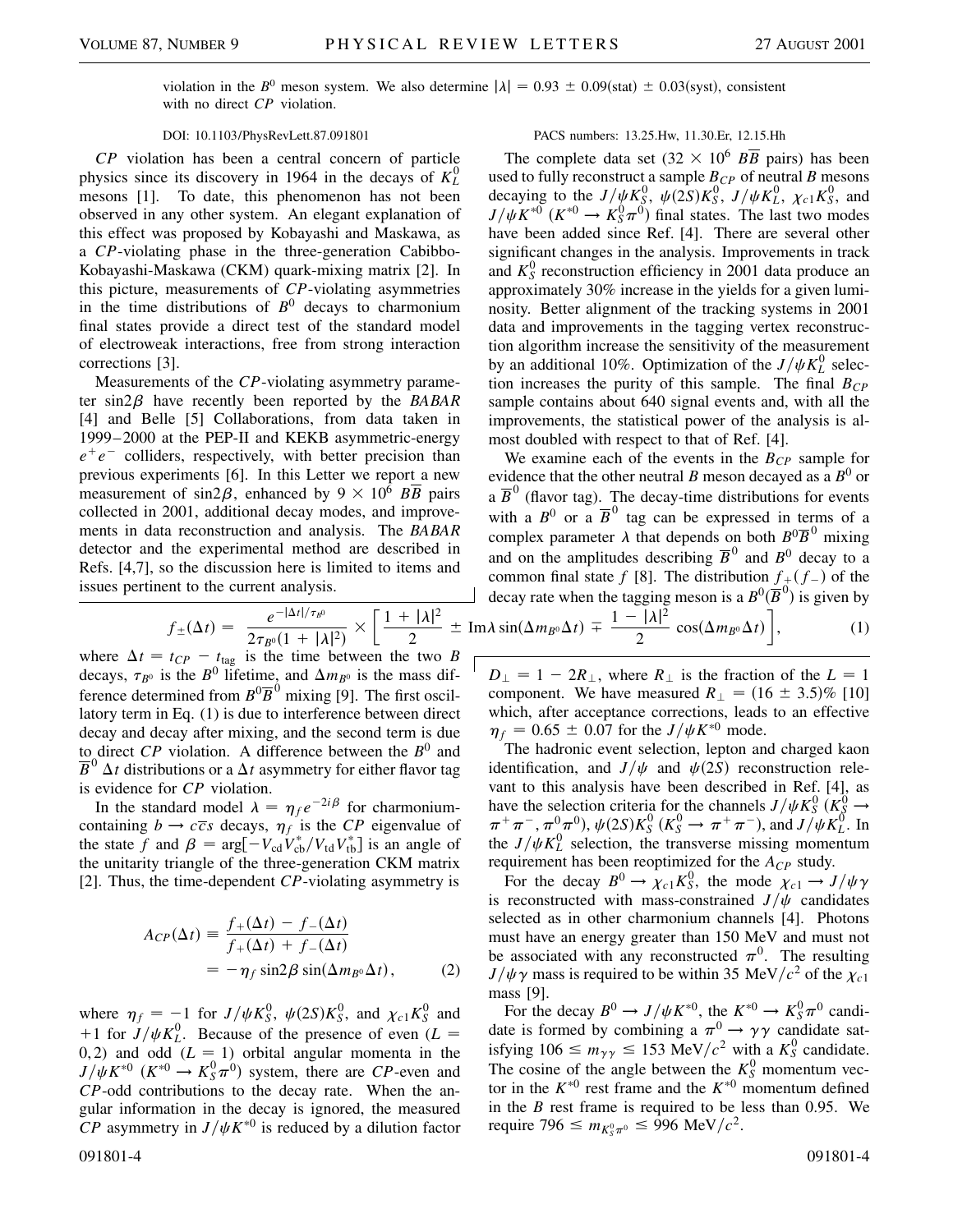*B<sub>CP</sub>* candidates are selected by requiring that the difference  $\Delta E$  between their energy and the beam energy in the center-of-mass frame be less than  $3\sigma$  from zero. For modes involving  $K_S^0$ , the beam-energy substituted mass  $m_{ES} = \sqrt{(E_{\text{beam}}^{\text{cm}})^2 - (p_B^{\text{cm}})^2}$  must be greater than 5.2 GeV/ $c^2$ . The resolution for  $\Delta E$  is about 10 MeV, except for the  $K_S^0 \to \pi^0 \pi^0$  mode (33 MeV), the  $J/\psi K^{*0}$ mode (20 MeV), and the  $J/\psi K_L^0$  mode (3.5 MeV after *B* mass constraint). For the purpose of determining numbers of events and purities, a signal region  $m_{ES}$  > 5.27 GeV/ $c^2$  is used for all modes except  $J/\psi K_L^0$  and  $J/\psi K^{*0}$ .

Figure 1 shows the resulting  $m_{ES}$  distributions for  $B_{CP}$ candidates containing a  $K_S^0$  and the  $\Delta E$  distribution for the candidates containing a  $K<sub>L</sub><sup>0</sup>$ . The  $B<sub>CP</sub>$  sample contains 1230 events in the signal region (before tag and vertex requirements), with an estimated background of 200 events, predominantly in the  $J/\psi K_L^0$  channel. For that channel, the composition, effective  $\eta_f$ , and  $\Delta E$  distributions of the individual background sources are taken either from a Monte Carlo simulation (for *B* decays to  $J/\psi$ ) or from the  $m_{\ell^+ \ell^-}$ sidebands in data.

A measurement of *ACP* requires a determination of the experimental  $\Delta t$  resolution and the fraction of events in which the tag assignment is incorrect. A mistag fraction *w* reduces the observed asymmetry by a factor of  $(1 - 2w)$ . A sample of self-tagging *B* decays  $B_{\text{flav}}$  used in the determination of the mistag fractions and  $\Delta t$  resolution functions consists of the channels  $D^{(*)-}h^+$  ( $h^+$  =  $\pi^+$ ,  $\rho^+$ ,  $a_1^+$ ) and  $J/\psi K^{*0}$  ( $K^{*0} \to K^+ \pi^-$ ) [11]. A control sample of charged *B* mesons decaying to the final states  $J/\psi K^{(*)+}$ ,  $\psi(2S)K^+$ ,  $\chi_{c1}K^+$ , and  $\overline{D}^{(*)0}\pi^+$  is used for validation studies.



FIG. 1. (a) Distribution of  $m_{ES}$  for  $B_{CP}$  candidates having a  $K_S^0$  in the final state; (b) distribution of  $\Delta E$  for  $J/\psi K_L^0$ candidates.

For flavor tagging, we exploit information from the other *B* decay in the event. Each event is assigned to one of four hierarchical, mutually exclusive tagging categories or excluded from further analysis. The Lepton and Kaon categories contain events with high momentum leptons from semileptonic *B* decays or with kaons whose charge is correlated with the flavor of the decaying *b* quark (e.g., a positive lepton or kaon yields a  $B^0$  tag). The NT1 and NT2 categories are based on a neural network algorithm whose tagging power arises primarily from soft pions from  $D^{*+}$ decays and from recovering unidentified isolated primary leptons [4].

The numbers of tagged events are shown in Table I as are the signal purities. Purities are determined from fits to the  $m_{ES}$  (all  $K_S^0$  modes except  $K^{*0}$ ) or  $\Delta E$  ( $K_L^0$  mode) distributions in data or from Monte Carlo simulation  $(K^{*0})$ mode). The efficiencies and mistag fractions for the four tagging categories are measured from data and summarized in Table II.

The time interval  $\Delta t$  between the two *B* decays is then determined from the separation along the boost direction  $\Delta z = z_{CP} - z_{tag}$ , including an event-by-event correction for the direction of the *B* with respect to the *z* direction in the  $Y(4S)$  frame.  $z_{CP}$  is determined from the charged tracks that constitute the  $B_{CP}$  candidate. The tagging vertex is determined by fitting the tracks not belonging to the  $B_{CP}$  (or  $B_{\text{flav}}$ ) candidate to a common vertex. The method employed is identical to our previous analysis except for the addition of a constraint from knowledge of the beam spot location and beam direction. This constraint is incorporated through the addition of a pseudotrack to the tagging vertex, computed from the  $B_{CP}$  ( $B_{\text{flav}}$ ) vertex and three-momentum, the beam spot (with a vertical size of 10  $\mu$ m), and the Y(4*S*) momentum. The  $\Delta z$  reconstruction efficiency is 97%. For 99% of the reconstructed vertices the rms  $\Delta z$  resolution measured in data is 180  $\mu$ m, dominated by the  $z_{\text{tag}}$ vertex. An accepted candidate must have a converged fit for the  $B_{CP}$  and  $B_{tag}$  vertices, an error of less than 400  $\mu$ m on  $\Delta z$ , and a measured  $|\Delta t| < 20$  ps. After tag and vertexing requirements about 640 signal events remain.

The  $\sin 2\beta$  measurement is made with a simultaneous unbinned maximum likelihood fit to the  $\Delta t$  distributions of the  $B_{CP}$  and  $B_{flav}$  tagged samples. The  $\Delta t$  distribution of the former is given by Eq. (1), with  $|\lambda| = 1$ . The  $B_{\text{flav}}$ sample evolves according to the known rate for flavor oscillations in neutral *B* mesons [9]. The amplitudes for  $B_{CP}$ asymmetries and for  $B<sub>flav</sub>$  flavor oscillations are reduced by the same factor  $(1 - 2w)$  due to wrong tags. Both distributions are convolved with a common  $\Delta t$  resolution function and backgrounds are accounted for by adding terms to the likelihood, incorporated with different assumptions about their  $\Delta t$  evolution and convolved with a separate resolution function. Events are assigned signal and background probabilities based on the  $m_{ES}$  (all modes except  $J/\psi K_L^0$ ) or  $\Delta E$  (*J*/ $\psi K_L^0$ ) distributions.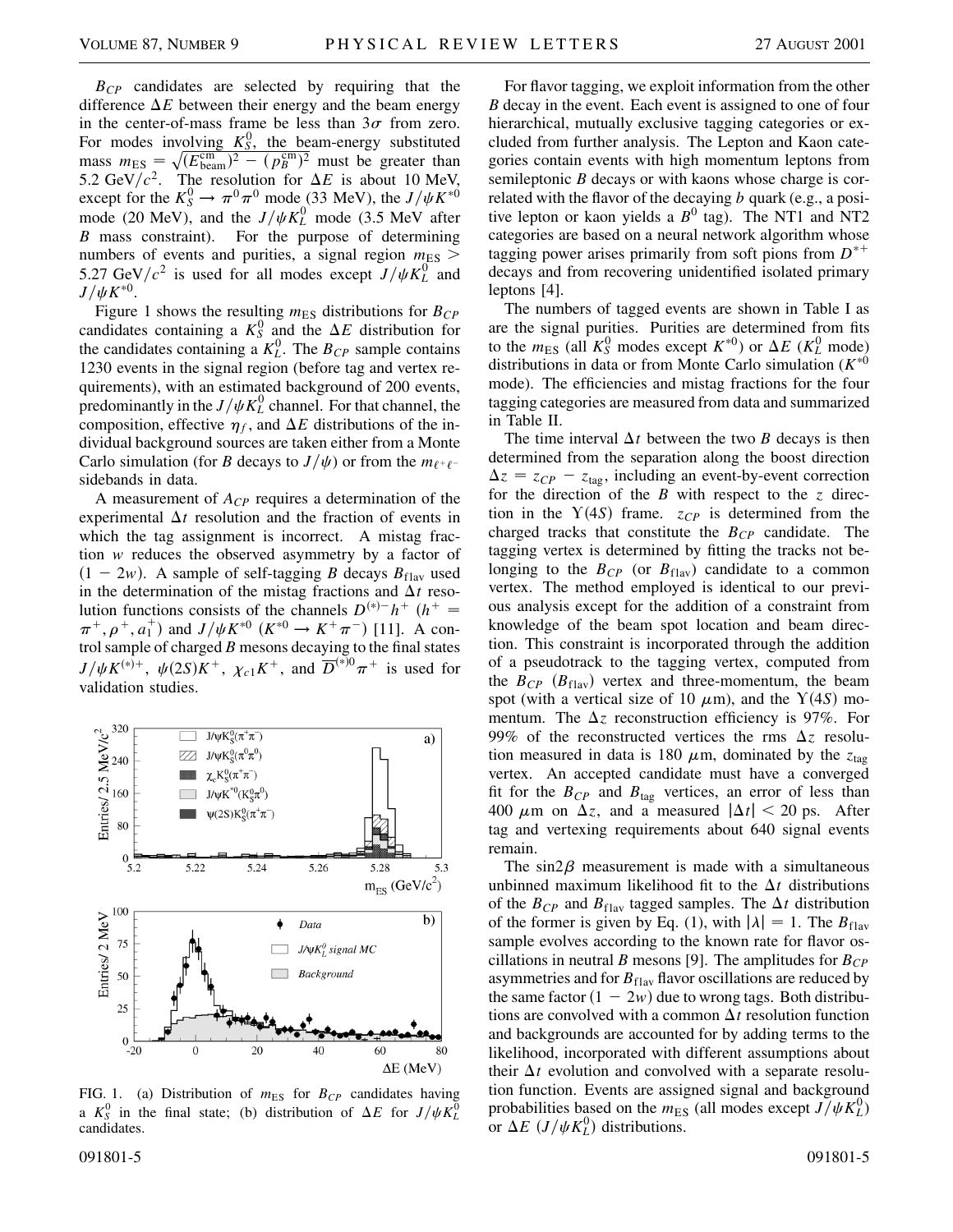| Sample                                                                               | $N_{\rm tag}$ | Purity $(\% )$ | $\sin 2\beta$               |  |  |  |
|--------------------------------------------------------------------------------------|---------------|----------------|-----------------------------|--|--|--|
| $J/\psi K_S^0$ , $\psi(2S)K_S^0$ , $\chi_{c1}K_S^0$                                  | 480           | 96             | $0.56 \pm 0.15$             |  |  |  |
| $J/\psi K_L^0$ ( $\eta_f = +1$ )                                                     | 273           | 51             | $0.70 \pm 0.34$             |  |  |  |
| $J/\psi K^{*0}$ , $K^{*0} \to K_S^0 \pi^0$                                           | 50            | 74             | $0.82 \pm 1.00$             |  |  |  |
| Full CP sample                                                                       | 803           | 80             | $0.59 \pm 0.14$             |  |  |  |
| $J/\psi K_S^0$ , $\psi(2S)K_S^0$ , $\chi_{c1}K_S^0$ only $(\eta_f = -1)$             |               |                |                             |  |  |  |
| $J/\psi K_S^0$ $(K_S^0 \to \pi^+ \pi^-)$<br>$J/\psi K_S^0$ $(K_S^0 \to \pi^0 \pi^0)$ | 316           | 98             | $0.45 \pm 0.18$             |  |  |  |
|                                                                                      | 64            | 94             | $0.70 \pm 0.50$             |  |  |  |
| $\psi(2S)K_S^0$ $(K_S^0 \to \pi^+\pi^-)$                                             | 67            | 98             | $0.47 \pm 0.42$             |  |  |  |
| $\chi_{c1}K_S^0$                                                                     | 33            | 97             | $2.59 \pm {}^{0.55}_{0.67}$ |  |  |  |
| Lepton tags                                                                          | 74            | 100            | $0.54 \pm 0.29$             |  |  |  |
| Kaon tags                                                                            | 271           | 98             | $0.59 \pm 0.20$             |  |  |  |
| NT1 tags                                                                             | 46            | 97             | $0.67 \pm 0.45$             |  |  |  |
| NT <sub>2</sub> tags                                                                 | 89            | 95             | $0.10 \pm 0.74$             |  |  |  |
| $B^0$<br>tags                                                                        | 234           | 98             | $0.50 \pm 0.22$             |  |  |  |
| $\overline{B}^0$<br>tags                                                             | 246           | 97             | $0.61 \pm 0.22$             |  |  |  |
| $B_{\text{flav}}$ non-CP sample                                                      | 7591          | 86             | $0.02 \pm 0.04$             |  |  |  |
| Charged $B$ non- $CP$ sample                                                         | 6814          | 86             | $0.03 \pm 0.04$             |  |  |  |

TABLE I. Number of tagged events, signal purity, and result of fitting for *CP* asymmetries in the full *CP* sample and in various subsamples, as well as in the  $B_{\text{flav}}$  and charged *B* control samples. Errors are statistical only.

The representation of the  $\Delta t$  resolution function is the same as in [4] with small changes: all offsets are modeled to be proportional to  $\sigma_{\Delta t}$ , which is correlated with the weight that the daughters of long-lived charm particles have in the tag vertex reconstruction. Separate resolution functions have been used for the data collected in 1999–2000 and 2001, due to the significant improvement in the silicon vertex tracker (SVT) alignment. The scale factor for the tail component is fixed to the Monte Carlo value since it is strongly correlated with the other resolution function parameters.

A total of 45 parameters are varied in the likelihood fit, including  $\sin 2\beta$  (1), the average mistag fraction *w* and the difference  $\Delta w$  between  $B^0$  and  $\overline{B}^0$  mistags for each tagging category (8), parameters for the signal  $\Delta t$  resolution (16), and parameters for background time dependence (9),  $\Delta t$ resolution (3), and mistag fractions (8). The determination of the mistag fractions and signal  $\Delta t$  resolution function is dominated by the large  $B_{\text{flav}}$  sample. Background parameters are governed by events with  $m_{ES} < 5.27$  GeV/ $c^2$ . As a result, the largest correlation between  $sin 2\beta$  and any linear combination of the other free parameters is only 0.13. We fix  $\tau_{B^0} = 1.548$  ps and  $\Delta m_{B^0} = 0.472 \hbar$  ps<sup>-1</sup> [9]. The value of  $\sin 2\beta$  and the *CP* asymmetry in the  $\Delta t$ distribution were once more hidden, following publication of our result in Ref. [4], until the event selection was optimized and all other aspects of the present analysis were complete.

Figure 2 shows the  $\Delta t$  distributions and  $A_{CP}$  as a function of  $\Delta t$  overlaid with the likelihood fit result for the  $\eta_f = -1$  and  $\eta_f = +1$  samples. The probability of obtaining a lower likelihood, evaluated with a parametrized simulation of a large number of data-sized experiments, is 27%. The simultaneous fit to all *CP* decay modes and flavor decay modes yields

$$
\sin 2\beta = 0.59 \pm 0.14 \text{(stat)} \pm 0.05 \text{(syst)}.
$$

Repeating the fit with all parameters except  $sin2\beta$  fixed to their values at the global maximum likelihood, we

TABLE II. Average mistag fractions  $w_i$  and mistag differences  $\Delta w_i = w_i(B^0) - w_i(\overline{B}^0)$  extracted for each tagging category *i* from the maximum-likelihood fit to the time distribution for the fully reconstructed  $B^0$  sample ( $B_{\text{flav}} + B_{\text{CP}}$ ). The figure of merit for tagging is the effective tagging efficiency  $Q_i = \varepsilon_i (1 - 2w_i)^2$ , where  $\varepsilon_i$  is the fraction of events with a reconstructed tag vertex that are assigned to the *i*th category. Uncertainties are statistical only. The statistical p error on sin2 $\beta$  is proportional to  $1/\sqrt{Q}$ , where  $Q = \sum Q_i$ .

| error on sinza is proportional to $1/\sqrt{Q}$ , where $Q = \angle Q_i$ . |                                                   |                                                   |                                                  |                                                  |  |  |
|---------------------------------------------------------------------------|---------------------------------------------------|---------------------------------------------------|--------------------------------------------------|--------------------------------------------------|--|--|
| Category                                                                  | $\varepsilon$ (%)                                 | $W(\%)$                                           | $\Delta w$ (%)                                   | $Q(\%)$                                          |  |  |
| Lepton<br>Kaon<br>NT <sub>1</sub>                                         | $10.9 \pm 0.3$<br>$35.8 \pm 0.5$<br>$7.8 \pm 0.3$ | $8.9 \pm 1.3$<br>$17.6 \pm 1.0$<br>$22.0 \pm 2.1$ | $0.9 \pm 2.2$<br>$-1.9 \pm 1.5$<br>$5.6 \pm 3.2$ | $7.4 \pm 0.5$<br>$15.0 \pm 0.9$<br>$2.5 \pm 0.4$ |  |  |
| NT <sub>2</sub>                                                           | $13.8 \pm 0.3$                                    | $35.1 \pm 1.9$                                    | $-5.9 \pm 2.7$                                   | $1.2 \pm 0.3$                                    |  |  |
| All                                                                       | $68.4 \pm 0.7$                                    |                                                   |                                                  | $26.1 \pm 1.2$                                   |  |  |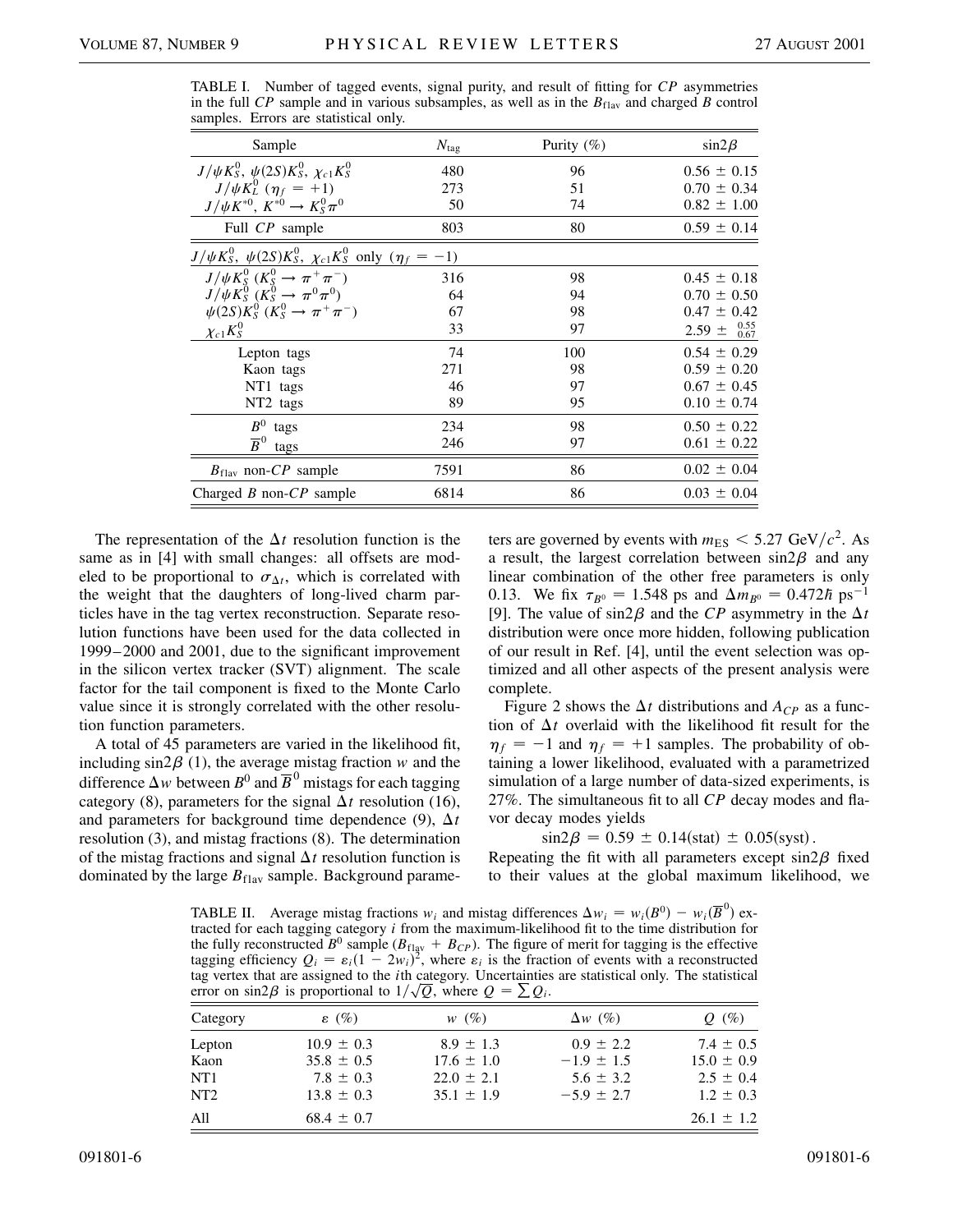

FIG. 2. Number of  $\eta_f = -1$  candidates  $[J/\psi K_s^0, \psi(2S)K_s^0]$ , and  $\chi_{c1} K_S^0$  in the signal region (a) with a  $B^0$  tag  $N_{B^0}$  and (b) with a  $\overline{B}^0$  tag  $N_{\overline{B}^0}$ , and (c) the asymmetry  $(N_{B^0} - N_{\overline{B}^0})/(N_{B^0} + N_{\overline{B}^0})$  $N_{\overline{B}^0}$ , as functions of  $\Delta t$ . The solid curves represent the result of the combined fit to all selected *CP* events; the shaded regions represent the background contributions.  $(d)$ – $(f)$  The corresponding information for the  $\eta_f = +1$  mode  $(J/\psi K_L^0)$ . The likelihood is normalized to the total number of  $B^0$  and  $\overline{B}^0$  tags. The value of  $sin2\beta$  is independent of the individual normalizations and therefore of the difference between the number of *B*<sup>0</sup> and  $B^{\circ}$  tags.

attribute a total contribution in quadrature of 0.02 to the error on  $\sin 2\beta$  due to the combined statistical uncertainties in mistag fractions,  $\Delta t$  resolution, and background parameters. The dominant sources of systematic error are the parametrization of the  $\Delta t$  resolution function (0.03), due in part to residual uncertainties in SVT alignment, possible differences in the mistag fractions between the  $B_{CP}$  and  $B_{\text{flav}}$  samples (0.03), and uncertainties in the level, composition, and *CP* asymmetry of the background in the selected *CP* events (0.02). The systematic errors from uncertainties in  $\Delta m_{B^0}$  and  $\tau_{B^0}$  and from the parametrization of the background in the  $B_{\text{flav}}$  sample are small; an increase of 0.02 $\hbar$  ps<sup>-1</sup> in the value for  $\Delta m_{B^0}$  decreases  $\sin 2\beta$  by 0.015.

The large sample of reconstructed events allows a number of consistency checks, including separation of the data by decay mode, tagging category, and *B*tag flavor. The results of fits to these subsamples are shown in Table I. The consistency between the six *CP* modes is satisfactory, the probability of finding a worse agreement being 8%. The observed asymmetry in the number of  $B^0$  (160) and  $\overline{B}^0$  (113) tags in the  $J/\psi K_L^0$  sample has no impact on the  $sin2\beta$  measurement. Table I also shows results of fits to the samples of non-*CP* decay modes, where no statistically significant asymmetry is found. Performing the current analysis on the previously published data sample and decay modes yields a value of  $sin 2\beta = 0.32 \pm 0.18$ , consistent with the published value [4]. For only these decay modes, the year 2001 data yield  $\sin 2\beta = 0.83 \pm 0.23$ , consistent with the 1999–2000 results at the  $1.8\sigma$  level; for the  $J/\psi K_S^0$  ( $K_S^0 \rightarrow \pi^+ \pi^-$ ) channel the consistency is at the  $1.4\sigma$  level.

If  $|\lambda|$  is allowed to float in the fit to the  $\eta_f = -1$ sample, which has high purity and requires minimal assumptions on the effect of backgrounds, the value obtained is  $|\lambda| = 0.93 \pm 0.09(\text{stat}) \pm 0.03(\text{syst})$ . The sources of the systematic error in this measurement are the same as in the  $\sin 2\beta$  analysis. In this fit, the coefficient of the  $sin(\Delta m_{B^0}\Delta t)$  term in Eq. (1) is measured to be  $sin2\beta =$  $0.56 \pm 0.4$ (stat), in agreement with Table I.

The measurement of  $\sin 2\beta = 0.59 \pm 0.14(\text{stat}) \pm 1.0$ 0.05(syst) reported here establishes  $\mathbb{CP}$  violation in the  $\mathbb{B}^0$ meson system at the 4.1 $\sigma$  level. This significance is computed from the sum in quadrature of the statistical and additive systematic errors. The probability of obtaining this value or higher in the absence of *CP* violation is less than  $3 \times 10^{-5}$ . The corresponding probability for the  $\eta_f =$  $-1$  modes alone is  $2 \times 10^{-4}$ . This direct measurement is consistent with the range implied by measurements and theoretical estimates of the magnitudes of CKM matrix elements [12].

We are grateful for the extraordinary contributions of our PEP-II colleagues in achieving the excellent luminosity and machine conditions that have made this work possible. The collaborating institutions thank SLAC for its support and the kind hospitality extended to them. This work is supported by DOE and NSF (U.S.A.), NSERC (Canada), IHEP (China), CEA and CNRS-IN2P3 (France), BMBF (Germany), INFN (Italy), NFR (Norway), MIST (Russia), and PPARC (United Kingdom). Individuals have received support from the Swiss NSF, A. P. Sloan Foundation, Research Corporation, and Alexander von Humboldt Foundation.

\*Also with Università di Perugia, I-06100 Perugia, Italy. † Also with Università della Basilicata, I-85100 Potenza, Italy.

- [1] J. H. Christenson *et al.,* Phys. Rev. Lett. **13**, 138 (1964).
- [2] N. Cabibbo, Phys. Rev. Lett. **10**, 531 (1963); M. Kobayashi and T. Maskawa, Prog. Theor. Phys. **49**, 652 (1973).
- [3] A. B. Carter and A. I. Sanda, Phys. Rev. D **23**, 1567 (1981); I. I. Bigi and A. I. Sanda, Nucl. Phys. **B193**, 85 (1981).